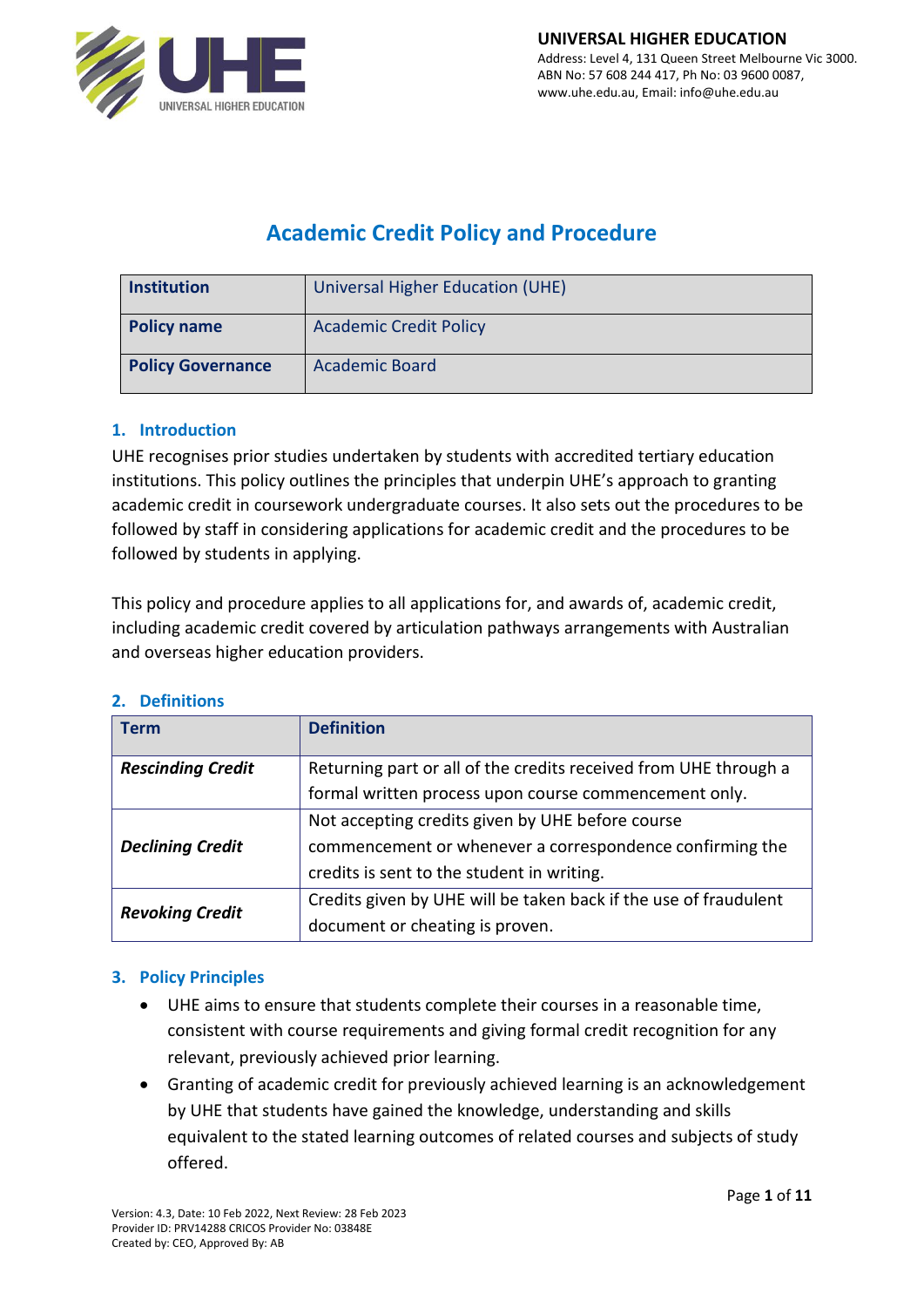

- UHE recognises that learning takes place in a broad range of contexts in formal study, in the workplace and though life experience. Granting of academic credit for previous learning ensures that students commence study at a level that appropriately recognises that learning and ensures students are not required to repeat successful learning activities in any UHE course.
- Applicants for academic credit may request that their previous learning be assessed for academic credit towards an undergraduate award.
- UHE may grant academic credit based on:
	- a. Completed studies at a recognised University, higher education institution, TAFE or registered training organisation in Australia and recognised international institutions;
	- b. Courses or subjects undertaken within the workplace, professional organisations or other training contexts, where appropriate certification is available;
	- c. Demonstrable skills and learning gained from work or life experience that is relevant to the course being studied (informal learning).
- Credit may be rescinded by UHE:
	- a. Where determined applicable because of a change of course or major.
	- b. At the request of the student.
- Rescinding credits can occur after the course has started for continuing students.
- Credit may be revoked If false or misleading information is found to have been used to obtain credit.
- Declining credits can take place before course commencement or whenever a correspondence confirming the credits is sent to the student for new students.

# **4. Granting Credits**

UHE is committed to the provision of access through a range of qualification and articulation pathways that reflect the diverse learning experiences of applicants.

Applicants and students may be granted academic credit on the following basis:

- Prior post-secondary qualification.
- Recognition of Prior Learning (RPL) in recognition of skills and knowledge gained through work experience, life experience and/or formal training.

# **5. Obligations**

UHE administers the Academic Credit Policy in accordance with the *Commonwealth Higher Education Support Act 2003* (HESA), the *Commonwealth Education Services for Overseas Students Act 2000* (ESOS) and the *Migration Act 1958*. Changes may be made to any provisions of these Acts at any time.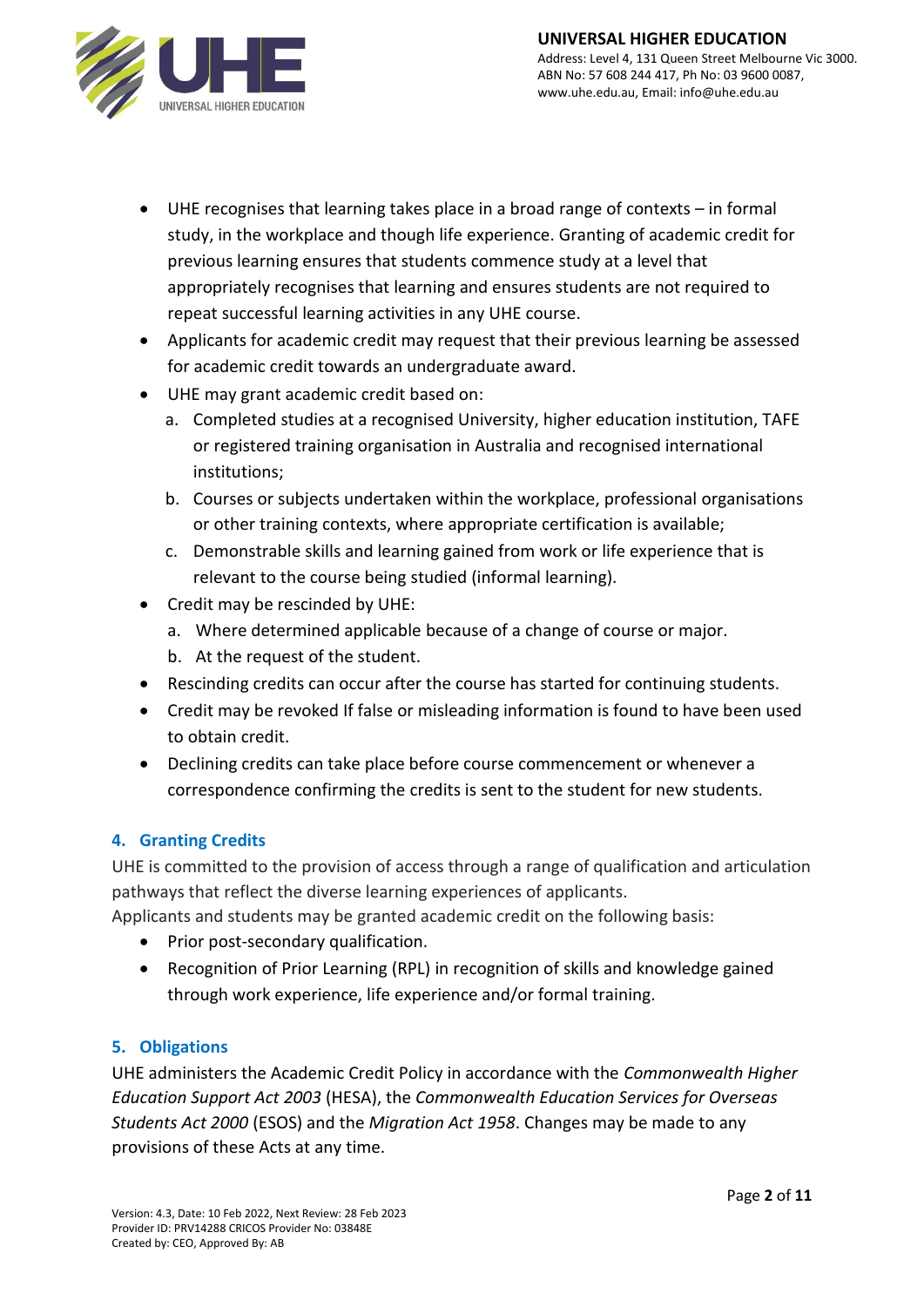

#### **6. Responsibilities**

Decisions on applications are made by the respective Program Coordinators, or nominee, on the recommendation of the relevant Program Coordinator.

The respective Program Coordinator has discretion to vary maximum allowable academic credit amounts that can be granted.

UHE reserves the right to revoke academic credit where the documentation provided by the applicant proves to be incomplete, misleading, false or invalid or when an error has been made in assessing or processing the application.

### **7. Limits on Academic credit in Undergraduate Courses**

The maximum academic credit that can be granted in an undergraduate course is:

- a. Up to a maximum of 8 subjects where the discipline is linked and if the student has completed a Diploma with one year of full-time study;
- b. Up to a maximum of 50% of subjects where the discipline is linked and if the student has completed an Advanced Diploma or Associate Degree with two years of full-time study;
- c. Up to a maximum of 50% of subjects where the discipline is linked and if the student has completed a Bachelor's degree with Three years of full-time study.

### **8. Completed Courses**

Where an application is made for academic credit in an undergraduate course based on a completed undergraduate course, the maximum academic credit granted will not exceed 50 per cent of the total credit points for the course or courses to which the academic credit is to be counted.

### **9. Time Limits for Currency of Previous Studies**

Academic credit will not normally be granted for studies completed five (5) years or more prior to application. Where academic credit is being sought for studies completed five (5) years or more prior to application, UHE may require an assessment of the currency of an applicant's knowledge.

#### **10. Applying for Academic credit**

#### **10.1 Local Students**

Applications for academic credit for local students must be made using the relevant form available online from the UHE website or from Student Admissions.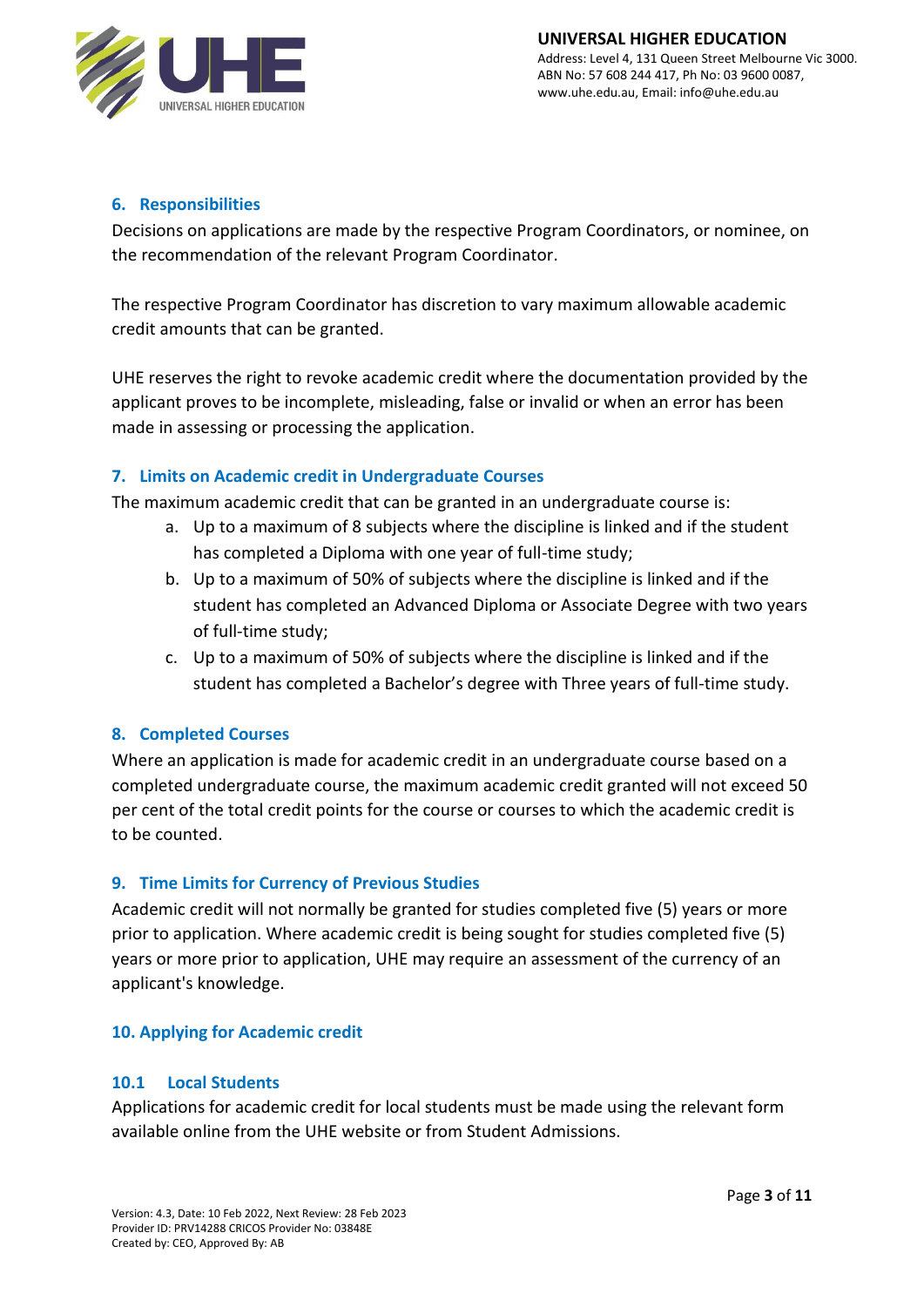

#### **10.2 International Students**

Applications for academic credit for international students should be lodged with the Academic Registrar at the time of applying for admission.

Normally, applicants will be informed of the amount of academic credit granted in their letter of offer for course admission. However, in some cases the assessment process may take longer than the period necessary to send the offer of admission.

#### **11. Supporting Documentation for Academic Credit Applications**

Where academic credit is being sought on the grounds of successfully completed study at a recognised higher education institution, TAFE or registered training organisation in Australia or a recognised international institution (formal learning), the applicant must provide:

- a. a certified copy of the academic transcript.
- b. subject or course outline from the institution for respective subjects
- c. credit form with the subject code(s) of the subjects(s) credits are applied for
- d. extracts from institutional handbooks or other official documentation giving sufficient details of the studies to allow an assessment of the application. All supporting documentation must be in English, including certified translations where appropriate.
- Where academic credit is being sought on the grounds of credentialed or informal learning, UHE requires appropriate evidence that the relevant learning outcomes for the subjects and/or key learning areas have been achieved.
- The applicant may be required to supply certified copies of statements from employers, present a portfolio, attend an interview, or demonstrate their competence through an appropriate form of assessment.
- The applicant will be asked to map the learning outcomes of the subject with evidence of skills and experience they have gained at workplace. UHE will assess the application based on the evidence presented and may request further information.
- The method of assessment will be established by the Registrar, in consultation with the relevant Program Coordinator.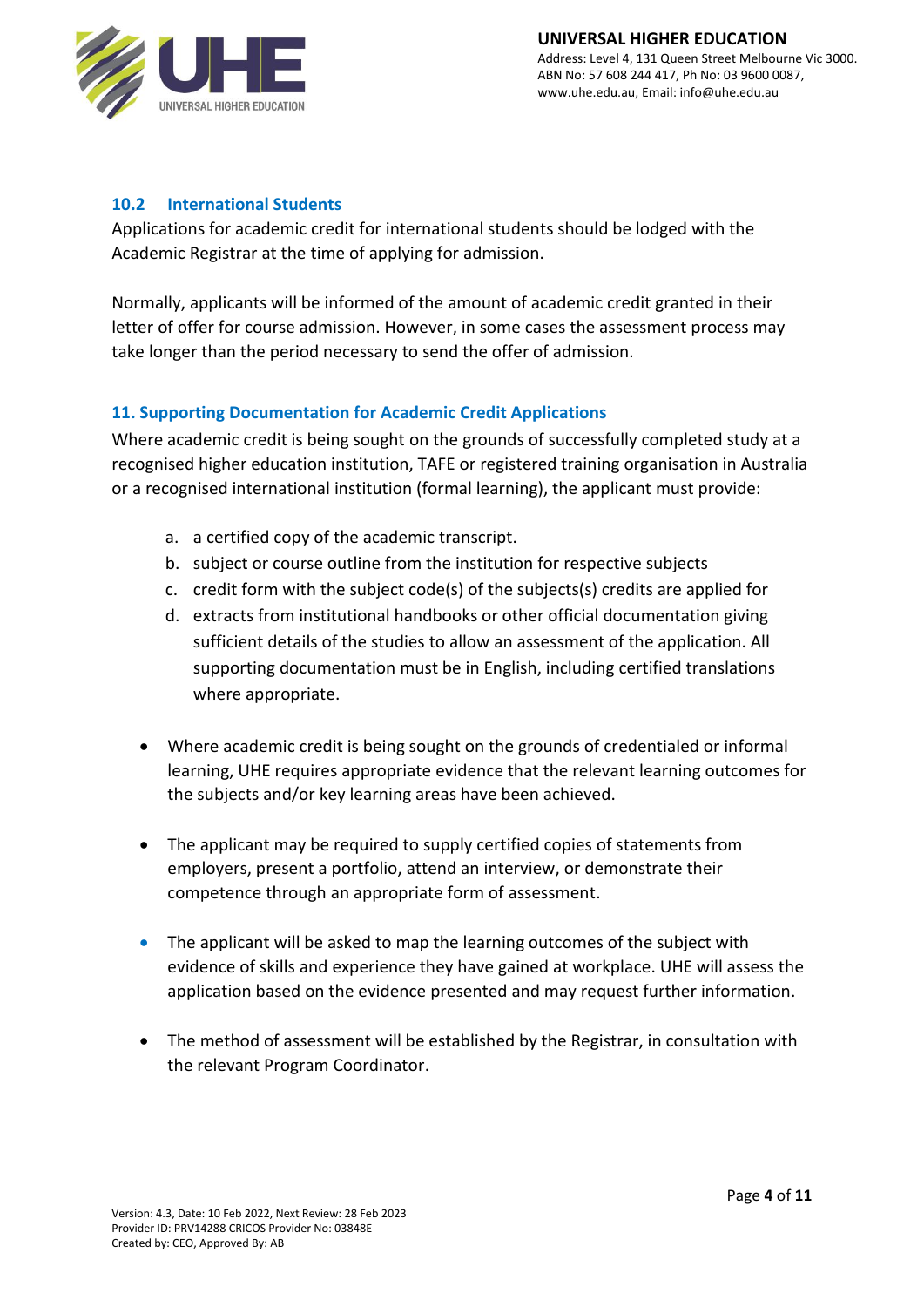

### **12. Timelines for Applications and Notifications of Academic Credit**

Applications for academic credit should be submitted prior to the student commencing their first semester of study in a particular course.

Applications submitted after this date may not be finalised prior to the census date of that session, which may impact on what academic credit can be granted.

UHE will not grant academic credit where an application has been made after the approved census date for a subject being studied in that teaching session.

In all applications, the onus for providing proof of qualification equivalency lies with the applicant. UHE shall not be responsible for any delay caused by any other education provider confirming completion of a program or unit of education.

The assessment of applications based on informal learning may take longer than applications based on formal or credentialed learning.

Applicants may be required to provide further evidence or undertake an appropriate assessment, in which case UHE will contact the applicant.

Applicants will be notified of the results of their application by email. This will normally occur within five weeks of the receipt of the application for applications based on formal or credentialed learning but may take longer for academic credit based on informal learning.

### **13. Grades Issued for Academic credit**

Academic Credit will be allocated for administrative purposes as 'AC' on any transcript. Academic Credit given as recognition for prior learning or under any other provision given under this policy shall not be graded by UHE.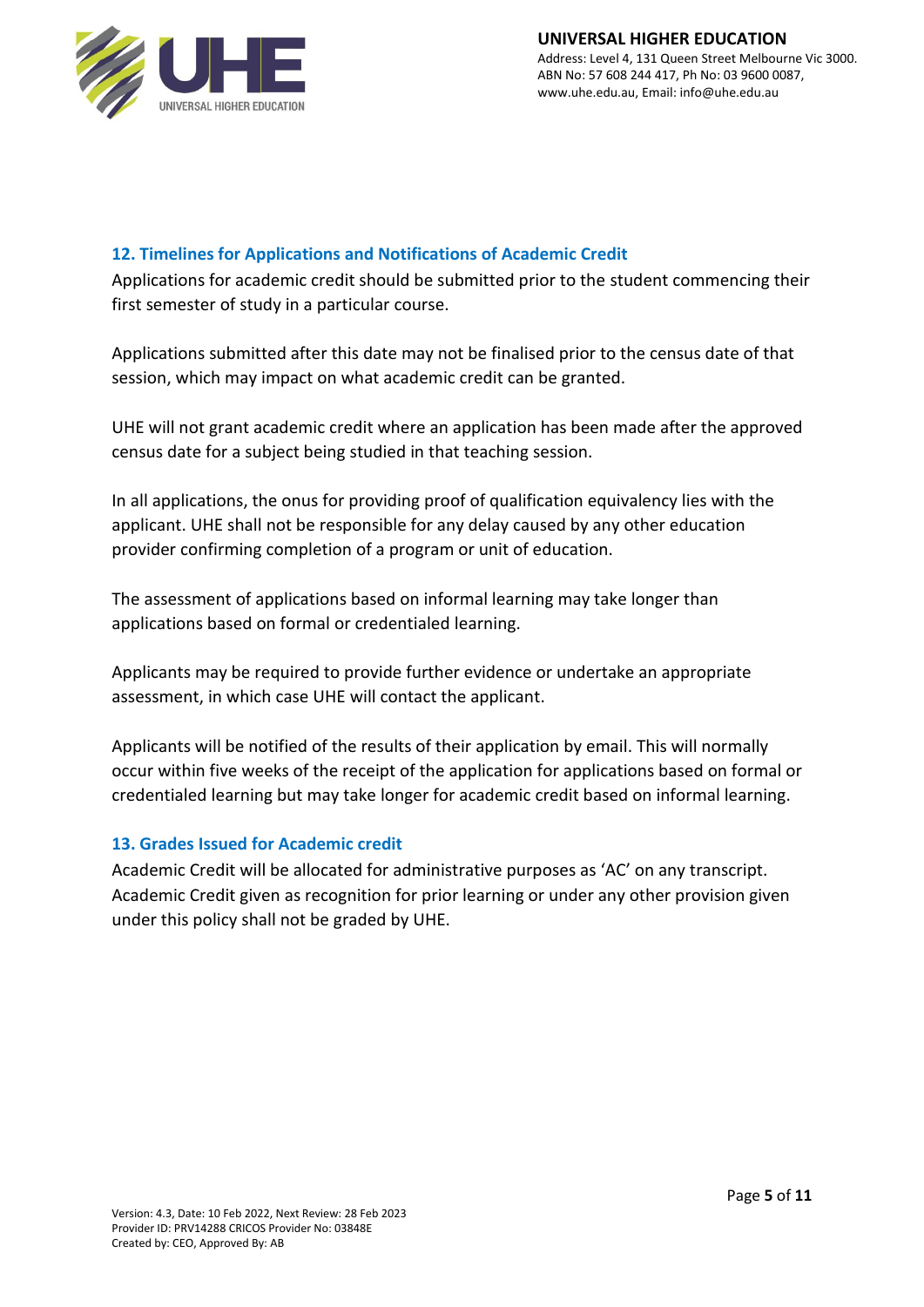

## **14. Applying for Credit Procedure**

## **14.1 Applying for Credit**

|   | Activity                                                           | Responsibility | <b>Steps</b>                                                                                                                                                                                                                                                                                                                                                                                                                                                                                                                                                                                                                                                                                                                                                                                                                                                                                                                                                                                                                                                                                                                                                                                                          |
|---|--------------------------------------------------------------------|----------------|-----------------------------------------------------------------------------------------------------------------------------------------------------------------------------------------------------------------------------------------------------------------------------------------------------------------------------------------------------------------------------------------------------------------------------------------------------------------------------------------------------------------------------------------------------------------------------------------------------------------------------------------------------------------------------------------------------------------------------------------------------------------------------------------------------------------------------------------------------------------------------------------------------------------------------------------------------------------------------------------------------------------------------------------------------------------------------------------------------------------------------------------------------------------------------------------------------------------------|
| Α | Understanding<br>the<br>implications of<br>Academic<br>credit      | Student        | 1. Prior to applying for academic credit,<br>students should be aware that credit approval<br>may:<br>• affect professional accreditation and seek<br>appropriate advice from the accreditation body.<br>• result in a shorter program duration.<br>2. International students should be aware this<br>may affect their visa conditions as UHE will be<br>required to inform Department of Home Affairs<br>(DHA) of a revised program end date.                                                                                                                                                                                                                                                                                                                                                                                                                                                                                                                                                                                                                                                                                                                                                                        |
| B | <b>Submitting UHE</b><br>Academic<br>Credit<br>Application<br>Form | Student        | 1. Students must apply for credit at the same<br>time that they apply for admission to a program.<br>NOTE: Students who are awaiting course/unit<br>grades to be finalised must supply evidence of<br>this, including any assessment results received<br>for those pending courses/ units, with their<br>application. Finalised results from those pending<br>courses/units must then be provided to<br>info@uhe.edu.au within five working days of<br>receiving the finalised results<br>2. International students should apply for<br>credit prior to the semester starting as<br>academic credit has visa implications.<br>Students may apply for subjects/courses in<br>3.<br>which they have already enrolled in their<br>first teaching period. Credit applications<br>(including all documentation specified on the<br>application form) must be submitted before<br>the end of Week 2, enabling processing<br>before census date to avoid:<br>incurring financial liability for<br>a.<br>subjects/courses enrolled in for which<br>credit is subsequently received and from<br>which the student wishes to drop their<br>subject/course enrolment, noting that<br>students are liable for all fees associated |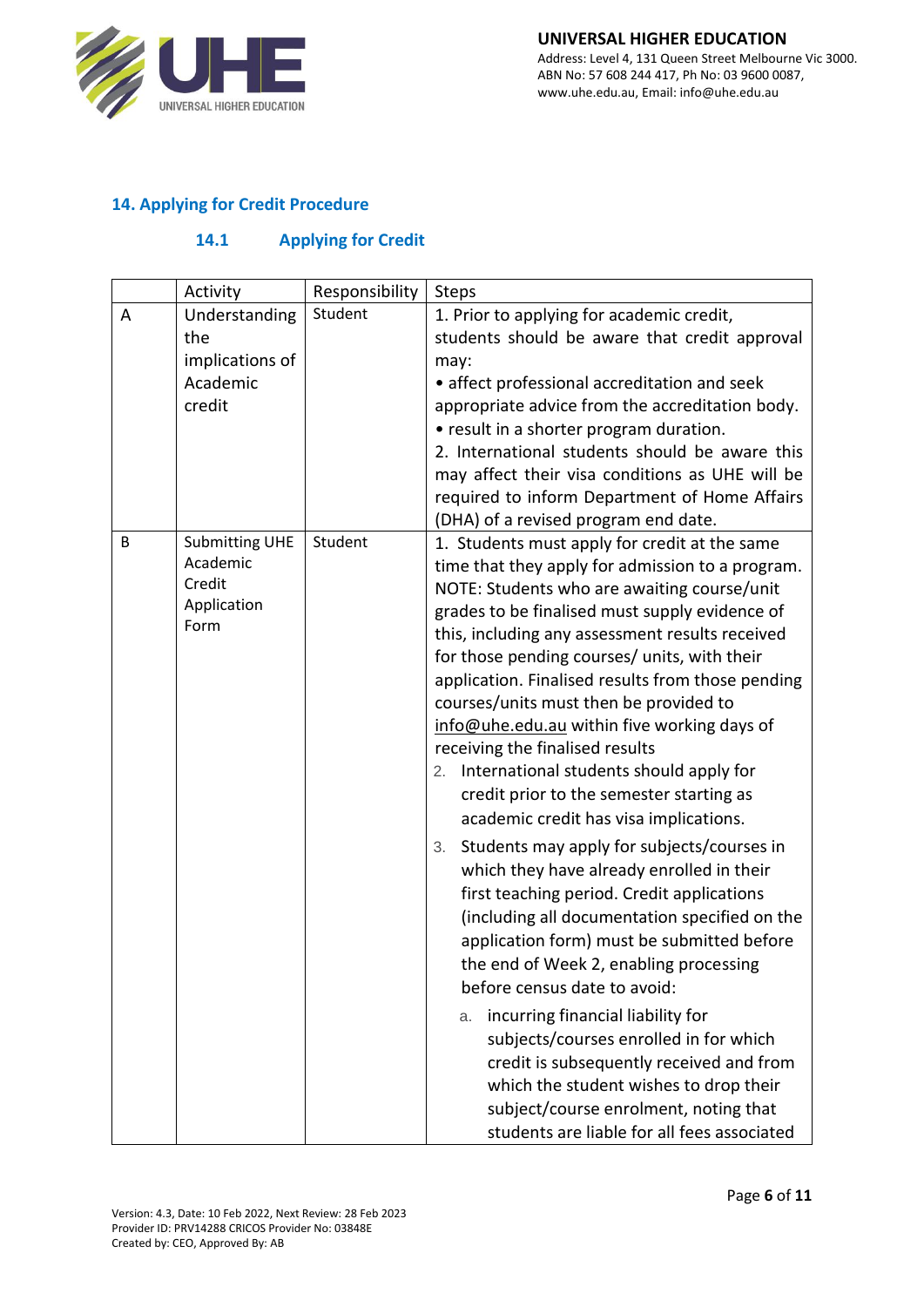

|  |    | with their course enrolments after the<br>relevant census date.<br>impacting a student's study<br>b.<br>plan/program duration, noting that<br>students are unable to enrol in new<br>subjects/courses after Week 2. This may<br>impact on study load and on academic<br>progression, where there are<br>prerequisite and co-requisite progression<br>requirements. This is particularly<br>important for international students<br>where maintenance of load and visa end<br>date conditions apply. |
|--|----|-----------------------------------------------------------------------------------------------------------------------------------------------------------------------------------------------------------------------------------------------------------------------------------------------------------------------------------------------------------------------------------------------------------------------------------------------------------------------------------------------------|
|  |    | 4. Prior to completing an Academic Credit<br>Application Form, refer to the UHE Academic<br>Credit Policy which provides more detail<br>regarding the specific circumstances under<br>which credit will, and will not, be approved<br>or revoked.                                                                                                                                                                                                                                                   |
|  | 5. | Complete a UHE Academic Credit Application<br>Form available online.                                                                                                                                                                                                                                                                                                                                                                                                                                |
|  | 6. | Students may seek informal advice from<br>Admissions (for domestic students),<br>International Admissions (for international<br>students) regarding the likelihood of being<br>granted credit based on documented<br>previous precedents. Such advice will be<br>non-binding.                                                                                                                                                                                                                       |
|  | 7. | Include all documentation specified on the<br>application form. Where precedents do not<br>exist, UHE may, in some instances, request<br>additional information from the student to<br>supplement that specified on the application<br>form such as a course outline/ description.<br>Transcripts and other supporting<br>documentation should be translated into<br>English where appropriate.                                                                                                     |
|  | 8. | The student will be advised in writing of a<br>timeframe within which the additional<br>information needs to be submitted. Failure<br>to supply this additional information within<br>the timeframe requested in writing by UHE<br>may adversely impact the progress of the                                                                                                                                                                                                                         |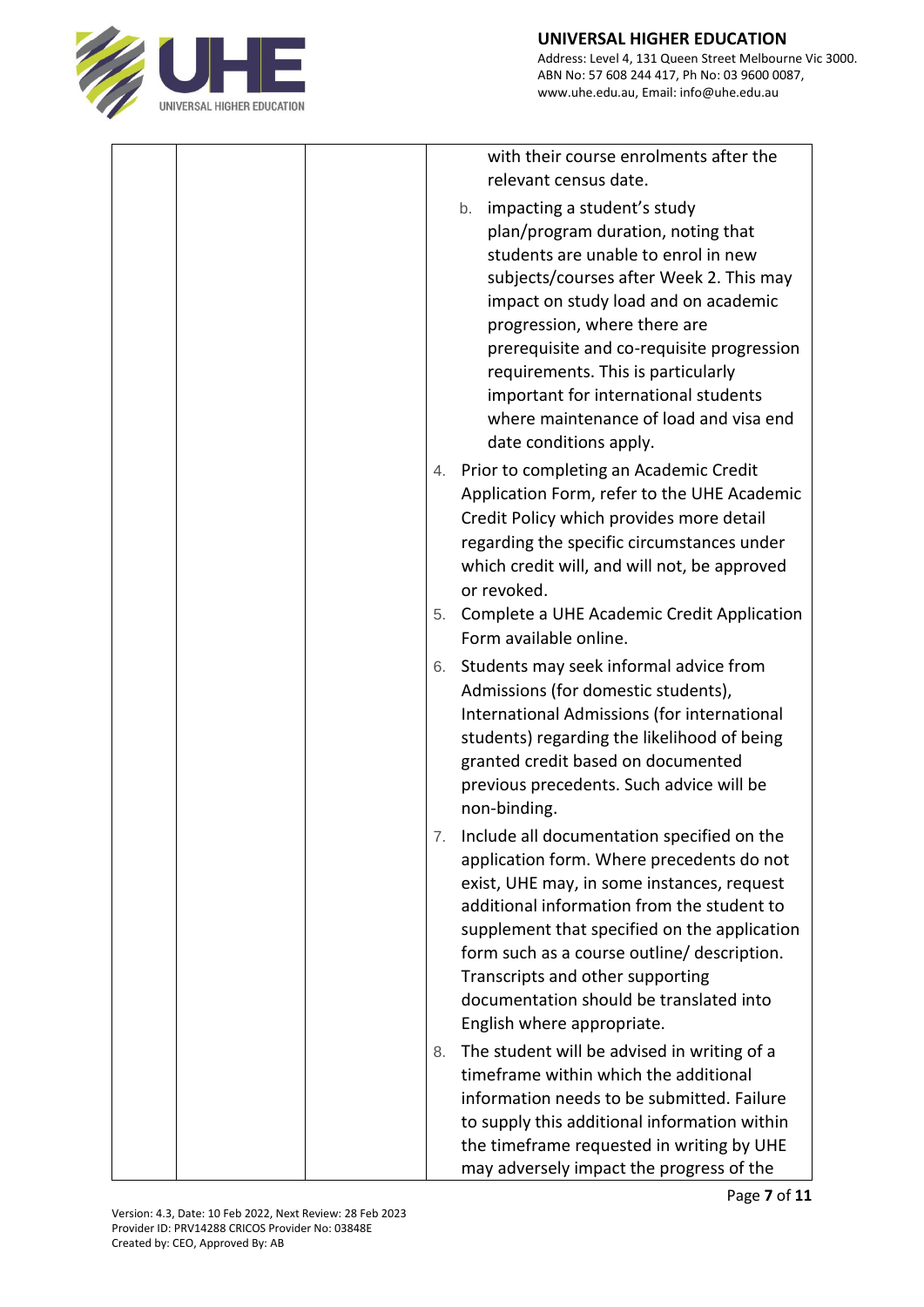

|  | credit application, including, but not limited<br>to, the application being considered to have<br>been submitted after week 2 of semester<br>and the consequences outlined in $1(B)$ (3)<br>above failing to be avoided.                                                                                                                                                                                                                                                                                                                                                                                                                                   |
|--|------------------------------------------------------------------------------------------------------------------------------------------------------------------------------------------------------------------------------------------------------------------------------------------------------------------------------------------------------------------------------------------------------------------------------------------------------------------------------------------------------------------------------------------------------------------------------------------------------------------------------------------------------------|
|  | Credit applications received with program<br>applications will be assessed and student's<br>enrolment details adjusted prior to census<br>date. Applications for further credit received<br>after the second week of teaching has<br>commenced will only be considered under<br>exceptional circumstances whereby UHE<br>accepts that there is a reasonable<br>explanation for the student's failure to<br>request credit before enrolment. Such<br>applications require approval by Teaching<br>and Learning Committee. Any decisions of<br>the Teaching and Learning Committee<br>approving exceptions must be reported to<br>Academic Board for noting. |

#### **14.2 Assessing and Recording Academic Credit Applications**

| Responsibility<br>Activity                                                                                                                                                                                  | <b>Steps</b>                                                                                                                                                                                                                                                                                                                                                                                                                                                                                                                                                                                                                                                                                                                                                                                                                  |
|-------------------------------------------------------------------------------------------------------------------------------------------------------------------------------------------------------------|-------------------------------------------------------------------------------------------------------------------------------------------------------------------------------------------------------------------------------------------------------------------------------------------------------------------------------------------------------------------------------------------------------------------------------------------------------------------------------------------------------------------------------------------------------------------------------------------------------------------------------------------------------------------------------------------------------------------------------------------------------------------------------------------------------------------------------|
| Admissions<br>Α.<br><b>Assessing UHE</b><br>Academic<br>Officers for<br>Credit<br>domestic<br>Application<br>students<br>Form<br>International<br>Admissions<br>Officers (for<br>international<br>students) | Determine whether the student has provided<br>1.<br>sufficient information to assess their eligibility for<br>credit.<br>Liaise with student if additional information is<br>2.<br>required to make a credit assessment.<br>3. Advise the student in writing of a timeframe<br>within which the additional information needs to<br>be submitted. Failure to supply this additional<br>information within the timeframe requested in<br>writing by UHE may adversely impact the progress<br>of the credit application, including, but not limited<br>to, the application being considered to have been<br>submitted after week 2 of semester and the<br>consequences outlined in $1(B)$ (3) above failing to<br>be avoided.<br>4. Determine whether the credit application<br>meets credit precedents already approved for the |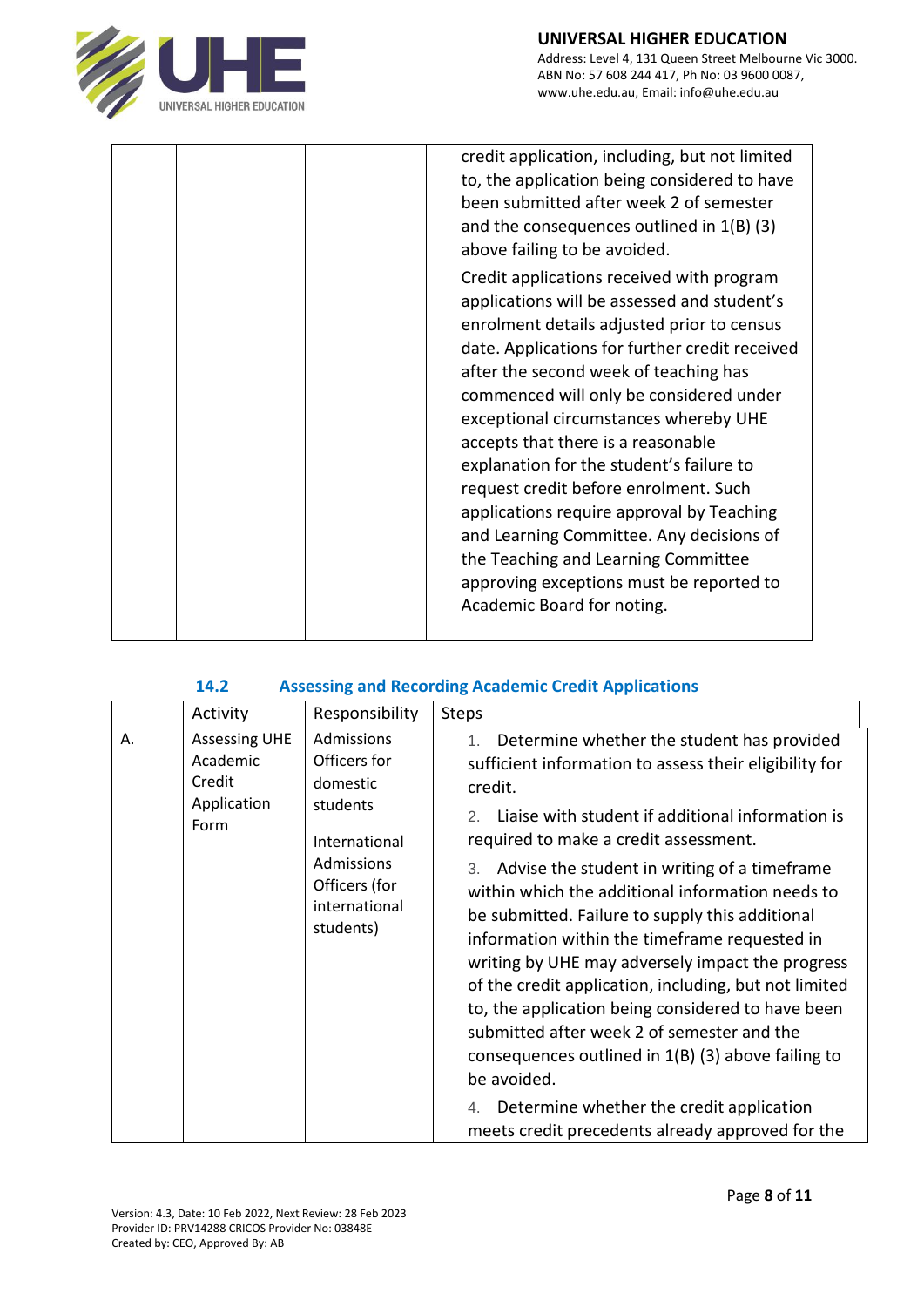

Address: Level 4, 131 Queen Street Melbourne Vic 3000. ABN No: 57 608 244 417, Ph No: 03 9600 0087, www.uhe.edu.au, Email: info@uhe.edu.au

|    |                                                                            |                                                                                        | program. If it does, map student's proposed credits<br>onto their study plan, notifying Students and<br><b>Record Academic Credit Decisions</b><br>5.<br>If not, compile all relevant documents and send to<br>the appropriate Course Coordinator (or nominee)<br>for assessment.<br>Forward the form for further assessment<br>6.<br>(usually within 5 working days).                                                                                                                                                                                                                                                                                                                                                                                                                                                                                                                                                                                                                                                                                                                                                                                                                                                                                                                                                                                                                                                                                                                                                                                                                                                                                                                 |
|----|----------------------------------------------------------------------------|----------------------------------------------------------------------------------------|----------------------------------------------------------------------------------------------------------------------------------------------------------------------------------------------------------------------------------------------------------------------------------------------------------------------------------------------------------------------------------------------------------------------------------------------------------------------------------------------------------------------------------------------------------------------------------------------------------------------------------------------------------------------------------------------------------------------------------------------------------------------------------------------------------------------------------------------------------------------------------------------------------------------------------------------------------------------------------------------------------------------------------------------------------------------------------------------------------------------------------------------------------------------------------------------------------------------------------------------------------------------------------------------------------------------------------------------------------------------------------------------------------------------------------------------------------------------------------------------------------------------------------------------------------------------------------------------------------------------------------------------------------------------------------------|
| В. | Assessing<br>credit<br>applications<br>where<br>precedents do<br>not exist | Course<br>Coordinator (or<br>nominee) for<br>domestic and<br>international<br>students | Assess the credit application based on the following:<br>Checking whether it meets the criteria for<br>a.<br>academic credit in the UHE Academic Credit<br>Policy.<br>Checking the credentials of the provider<br>b.<br>institution by referencing the appropriate lists<br>provided by TEQSA, training.gov.au and Australian<br><b>Education International (AEI)</b><br>Using the Australian Qualification Framework<br>С.<br>(AQF) to compare the learning outcomes<br>(Knowledge, Skills, Application of knowledge and<br>skills) gained in previous study to those for which<br>credit is being sought, taking into consideration<br>the alignment of the curriculum (knowledge,<br>application, and skills) and assessment types for<br>that particular course/subject.<br>2. Indicate approval/disapproval on the form.<br>3. Return form/notify Admissions (for domestic<br>students), International Admissions (for international<br>students) of outcome of provisional assessment. In<br>most cases, this assessment should be made within<br>10 working days.<br>4. Where the assessment is particularly complex and<br>this cannot be achieved, the student should be<br>advised of a revised timeframe. Where additional<br>information is required from the student, advise the<br>student in writing of a timeframe within which the<br>additional information needs to be submitted. Failure<br>to supply this additional information within the<br>timeframe requested in writing by UHE may adversely<br>impact the progress of the credit application,<br>including, but not limited to, the application being<br>considered to have been submitted after week 2 of |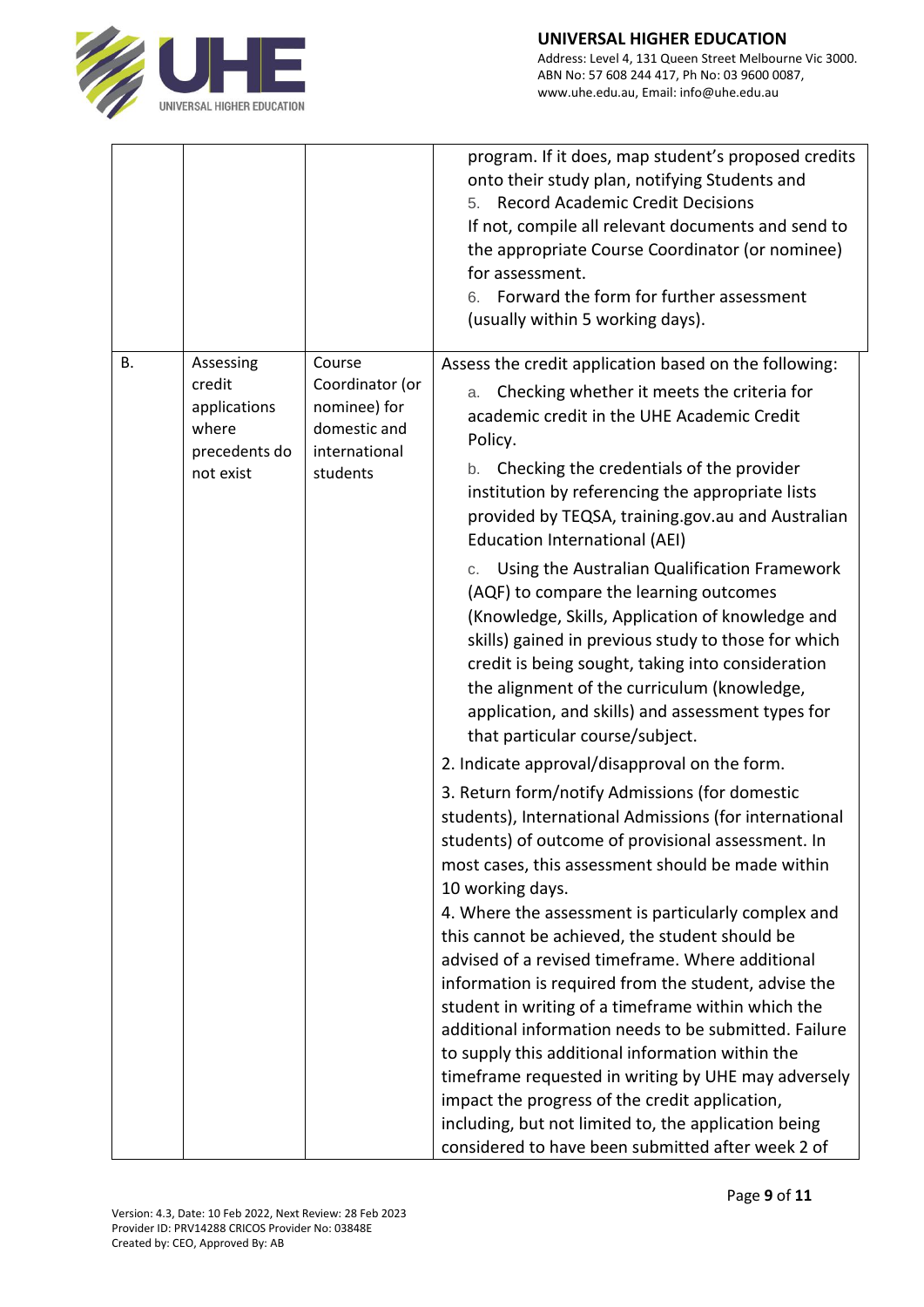

#### **UNIVERSAL HIGHER EDUCATION**

Address: Level 4, 131 Queen Street Melbourne Vic 3000. ABN No: 57 608 244 417, Ph No: 03 9600 0087, www.uhe.edu.au, Email: info@uhe.edu.au

|    |                                                   |                                                                                                                       | semester and the consequences outlined in $1(B)(3)$<br>above failing to be avoided                                                                                                                                                                                                                                                                                                                                                                                          |
|----|---------------------------------------------------|-----------------------------------------------------------------------------------------------------------------------|-----------------------------------------------------------------------------------------------------------------------------------------------------------------------------------------------------------------------------------------------------------------------------------------------------------------------------------------------------------------------------------------------------------------------------------------------------------------------------|
| C. | Approving and<br>documenting<br>new<br>precedents | Course<br>Coordinator (or<br>nominee)                                                                                 | 1. Table for ratification at Teaching and Learning<br>Committee.<br>2. Provide academic credit decisions to Academic Registrar<br>Services for recording in an approved, UHE endorsed<br>record management system accessible by Admissions /<br>International Admissions staff to allow them to make<br>future academic credit decisions based on precedence<br>3. Ensure all relevant documentation is filed with copies of<br>any emails.                                 |
| D  | Recording<br>academic<br>credit<br>decisions      | Admissions (for<br>domestic<br>students<br>International<br>Admissions<br>Officers (for<br>international<br>students) | 1. Amend student's record in UHE endorsed record<br>management system to reflect the credit granted<br>Academic Credit application documentation,<br>٠<br>assessment processes and outcomes must be<br>placed in the student file.<br>Granting of Academic Credits must be recorded as<br>$\bullet$<br>a unit outcome in the student's file.<br>The student database must be updated with AC<br>٠<br>for each of the subject for which Course Credits<br>have been granted. |

# **14.3 Notifying Students of Academic Credit Decisions**

|    | Activity                                                              | Responsibility                                                             | <b>Steps</b>                                                                                                                                                                                                                                                                                                                                                                                                                                                                                                                                                                                                                                                                                                                                |
|----|-----------------------------------------------------------------------|----------------------------------------------------------------------------|---------------------------------------------------------------------------------------------------------------------------------------------------------------------------------------------------------------------------------------------------------------------------------------------------------------------------------------------------------------------------------------------------------------------------------------------------------------------------------------------------------------------------------------------------------------------------------------------------------------------------------------------------------------------------------------------------------------------------------------------|
| А. | Notifying<br>domestic<br>students'<br>academic<br>credit<br>decisions | Admissions<br>Officer                                                      | 1. Email student advising whether their academic credit<br>application is successful/unsuccessful.<br>2. Where successful, notification should include an updated<br>study plan showing the requirements fulfilled by the credit and<br>the requirements remaining to be filled for successful program<br>completion.                                                                                                                                                                                                                                                                                                                                                                                                                       |
| В. | Notifying<br>international<br>students                                | International<br>Admissions<br>Officers (for<br>international<br>students) | 1. Where credit is granted to international students after their<br>enrolment, contact the student via email or letter, informing<br>them of their credit status, normally before the end of the<br>second week of study.<br>The student is expected to reply within 10 working days<br>authorising acceptance of the credit, however, if no response is<br>received the credit will be granted and only rescinded if<br>legitimate academic reasons are subsequently identified.<br>The record of acceptance must be retained for two years after<br>the overseas student ceases to be an accepted student<br>2. After Academic Credit(s) are granted, a student's course<br>schedule must be reviewed and any reductions in the scheduled |